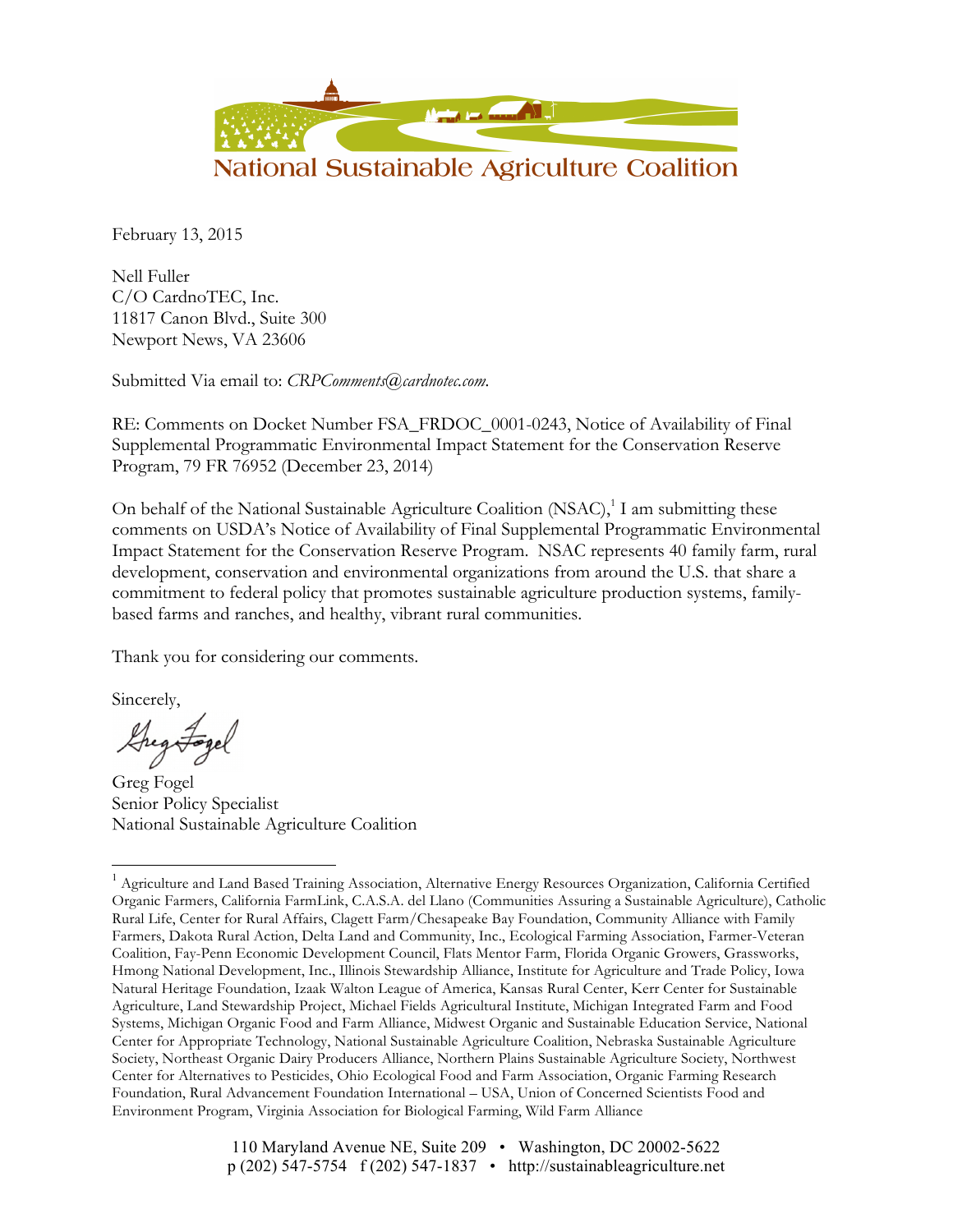# **NSAC COMMENTS ON FINAL SUPPLEMENTAL PROGRAMMATIC ENVIRONMENTAL IMPACT STATEMENT FOR THE CONSERVATION RESERVE PROGRAM**

On September 8, 2014, we submitted comments on the draft SPEIS for CRP and continue to ask for your consideration of those recommendations. For your convenience, we have attached those comments as Appendix A.

### **In order to maximize enrollment of grasslands providing the most conservation value while maintaining the statutory maximum enrollment cap of two million acres, NSAC recommends that FSA include the** *existence of previously untilled native grassland* **as a criterion for ranking applications for enrollment of grassland in CRP.**

In our comments on the draft SPEIS, we argued that, given the limited number of grassland acres available within CRP (up to 2 million), the SPEIS should assess the environmental impacts of a variety of implementation options, including targeting enrollment to expiring CRP lands, certain landscapes, or at-risk species.

The final SPEIS notes that FSA is in the process of developing ranking criteria for the 2 million acre grassland reservation; beyond noting, however, it does not provide any analysis of the potential environmental impacts of targeting or not targeting certain acres. The potential ranking criteria listed in the final SPEIS include:

- Existence of expiring CRP land;
- Row crop to grassland conversion;
- Existence of expiring GRP land;
- Existing grassland;
- Existence of multi-species cover;
- Livestock grazing operation;
- State priority enrollment criteria (non-land based) and state focus area (land based); and
- Other considerations as determined by CCC.

One criterion that is strikingly absent from this list is whether the land is native, untilled prairie. Given how little native, untilled grass remains in the United States and how ecologically important those acres are, we strongly believe that native grassland should be targeted for enrollment along with expiring CRP acres. We urge you to make the existence of expiring CRP land and native, untilled prairie the two top ranking criteria. Far less than one percent of total grassland acres can be enrolled in this program and hence it is imperative that targeting criteria are as specific and narrow as possible.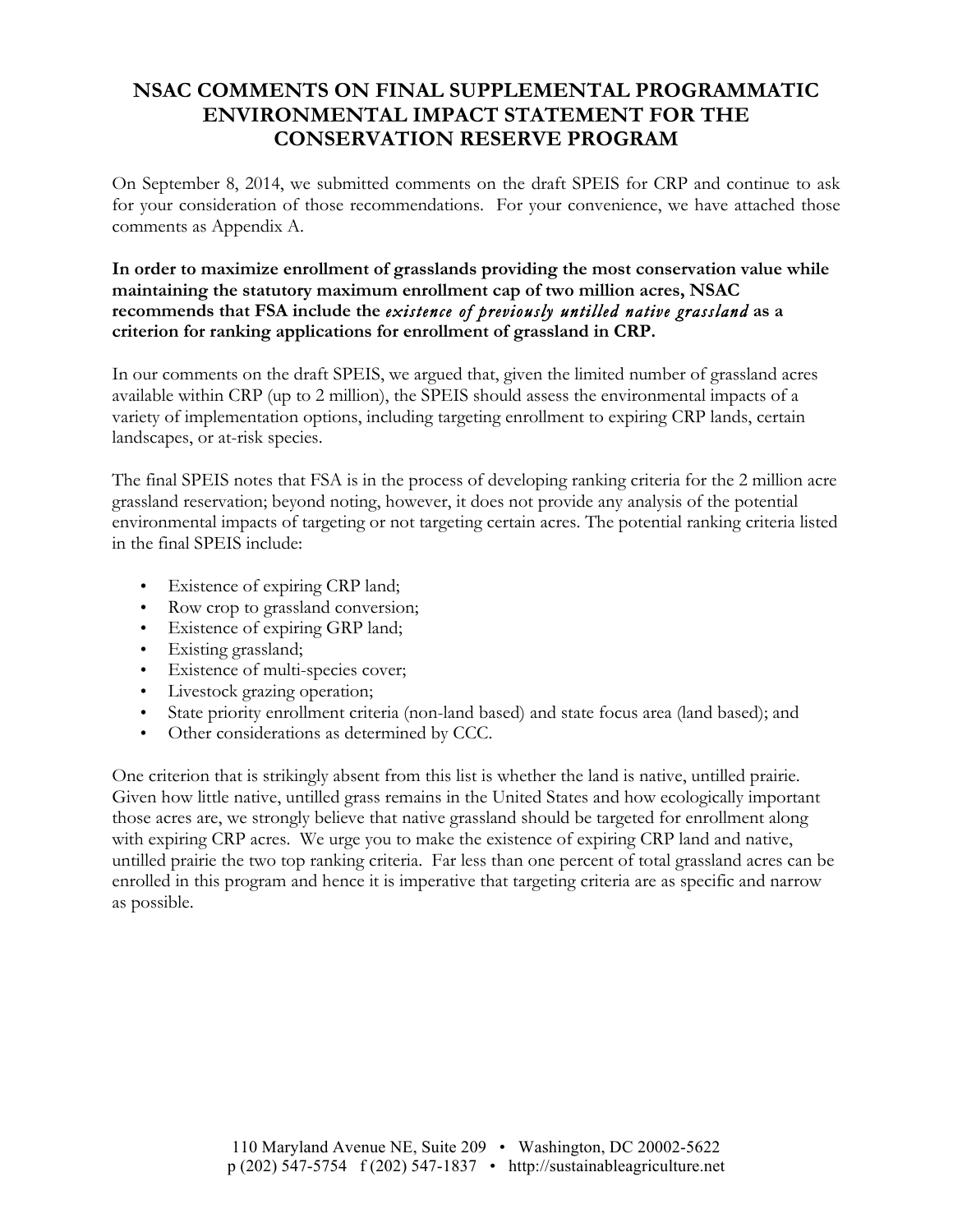### **Appendix A**

## **NSAC COMMENTS ON DRAFT SUPPLEMENTAL PROGRAMMATIC ENVIRONMENTAL IMPACT STATEMENT FOR THE CONSERVATION RESERVE PROGRAM**

**1) NSAC recommends that the SPEIS examine alternative scenarios for implementation of the 2 million-acre grassland reservation, which Congress created in Section 2001(d) of the 2014 Farm Bill.** 

Section 2001(a) of the 2014 Farm Bill states:

*For purposes of applying the [CRP acreage enrollment cap] no more than 2,000,000 acres of the land described in subsection (b)(3) may be enrolled in the program at any one time during the 2014 through 2018 fiscal years.*

Subsection (b)(3) restricts this reservation to grassland acres that contain forbs or shrubland for which grazing is the predominant use; are located in an area historically dominated by grasslands; and could provide habitat for animal and plant populations of significant ecological value if the land is retained in its current use or restored to a natural condition.

Beyond the limited criteria set out in Subsection (b)(3), the Farm Bill gives FSA significant discretion in how to administer the provision. Nonetheless, the Draft SPEIS includes the grassland acreage reservation as part of its *No Action Alternatives* section. USDA writes, "Many elements of the 2014 Farm Bill are mandatory and therefore, non-discretionary or specifically required to be implemented. As FSA has no decision-making authority over those non-discretionary provisions of the 2014 Farm Bill, they are specified and assessed in the Draft SPEIS as part of the No Action Alternative."

It is true that FSA is required by law to implement the grassland reservation; and it is also true that land eligibility provisions for the grassland reservation are the same as those previously defined for the Grassland Reserve Program (GRP). However, many important details are left to the Agency to decide. For example:

- The Farm Bill authorizes, but does not mandate, that USDA prioritize acres that are expiring from CRP. Would the environmental impact of the grassland reservation be the same whether or not FSA prioritized expiring CRP acres for enrollment?
- The draft SPEIS leaves out any discussion of geographic scope. What would the environmental impacts of a geographically targeted grassland enrollment be versus a nationwide grassland enrollment?
- The draft SPEIS does not assess the environmental impact of targeting at-risk species vs. not targeting at-risk species through the new grassland acreage reservation.
- The draft SPEIS does not address how the environmental impact of the grassland reservation would change depending on whether the acres are the same as or different than

110 Maryland Avenue NE, Suite 209 • Washington, DC 20002-5622 p (202) 547-5754 f (202) 547-1837 • http://sustainableagriculture.net